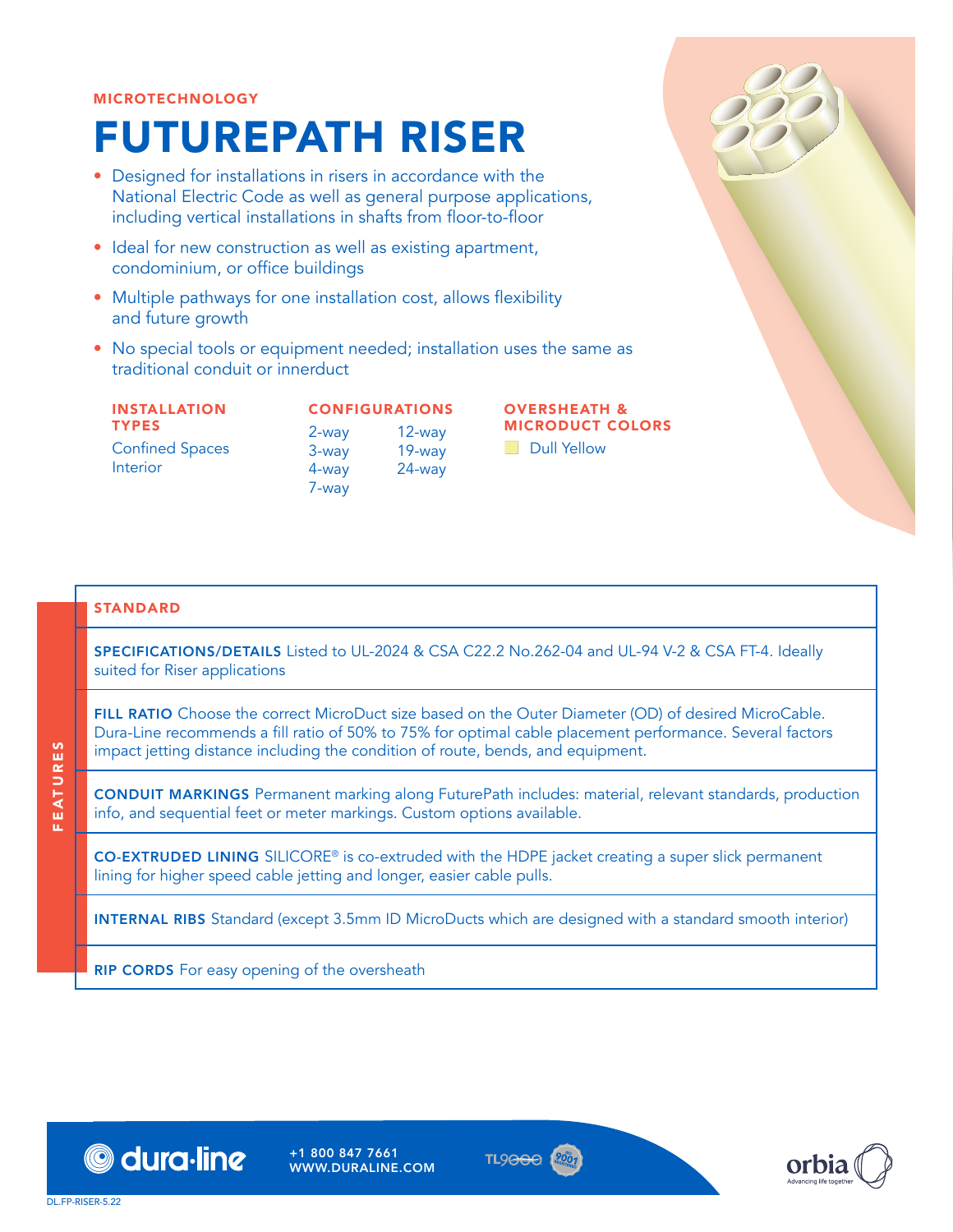## FUTUREPATH RISER 2-WAY TECHNICAL SPECIFICATIONS





| <b>MICRODUCT</b><br><b>OD/ID (MM)</b> | <b>MICRODUCT</b><br><b>MIN ID (MM/IN)</b> | <b>NOM OD</b><br>(IN) | <b>OVERSHEATH</b><br>(IN) | <b>WEIGHT</b><br>(LB/FT) | <b>BEND</b><br><b>RADIUS</b><br>$SUP* (IN)$ | <b>BEND</b><br><b>RADIUS</b><br>UNSUP* (IN) | <b>SWPS (LBS)</b> |
|---------------------------------------|-------------------------------------------|-----------------------|---------------------------|--------------------------|---------------------------------------------|---------------------------------------------|-------------------|
| 5/3.5                                 | 3.4/0.13                                  | 0.46                  | 0.030                     | 0.032                    | $\overline{7}$                              | 12                                          | 149               |
| 8.5/6                                 | 5.9/0.23                                  | 0.77                  | 0.050                     | 0.091                    | 12                                          | 19                                          | 419               |
| 12.7/10                               | 9.8/0.39                                  | 1.10                  | 0.050                     | 0.151                    | 17                                          | 28                                          | 685               |

† Safe working pull strength is calculated at 80% of tensile or breaking strength

\* Unsupported Bend Radius guidelines should be followed during the installation process. The Supported Bend Radius are post-installation measurements.





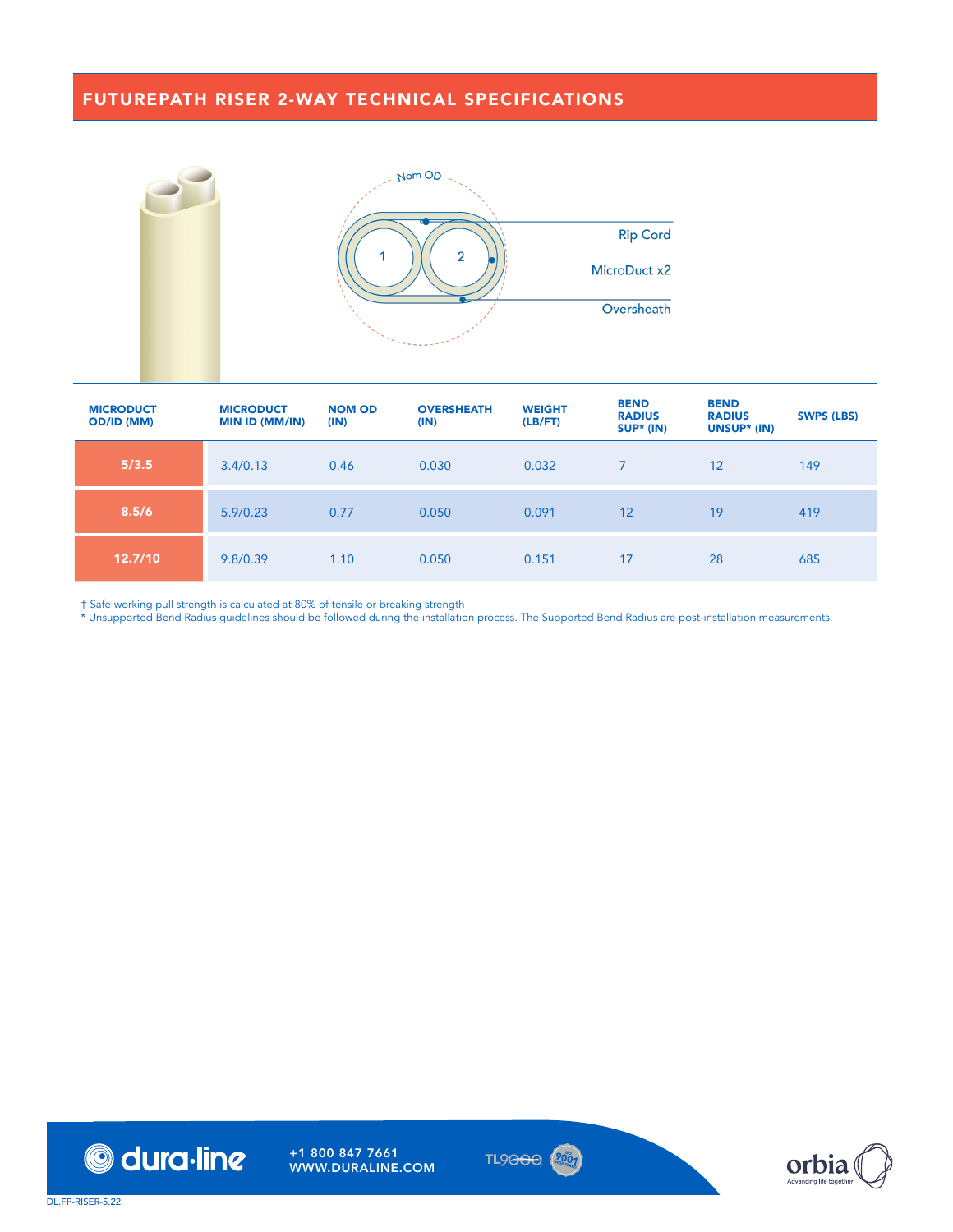## FUTUREPATH RISER 3-WAY TECHNICAL SPECIFICATIONS





| <b>MICRODUCT</b><br><b>OD/ID (MM)</b> | <b>MICRODUCT</b><br><b>MIN ID (MM/IN)</b> | <b>NOM OD</b><br>(IN) | <b>OVERSHEATH</b><br>(IN) | <b>WEIGHT</b><br>(LB/FT) | <b>BEND</b><br><b>RADIUS</b><br>SUP* (IN) | <b>BEND</b><br><b>RADIUS</b><br>UNSUP* (IN) | <b>SWPS (LBS)</b> |
|---------------------------------------|-------------------------------------------|-----------------------|---------------------------|--------------------------|-------------------------------------------|---------------------------------------------|-------------------|
| 5/3.5                                 | 3.4/0.13                                  | 0.51                  | 0.040                     | 0.049                    |                                           | 11                                          | 232               |
| 8.5/6                                 | 5.9/0.23                                  | 0.85                  | 0.060                     | 0.134                    | 11                                        | 19                                          | 615               |
| 12.7/10                               | 9.8/0.39                                  | 1.22                  | 0.070                     | 0.23                     | 16                                        | 27                                          | 1,060             |

† Safe working pull strength is calculated at 80% of tensile or breaking strength

\* Unsupported Bend Radius guidelines should be followed during the installation process. The Supported Bend Radius are post-installation measurements.





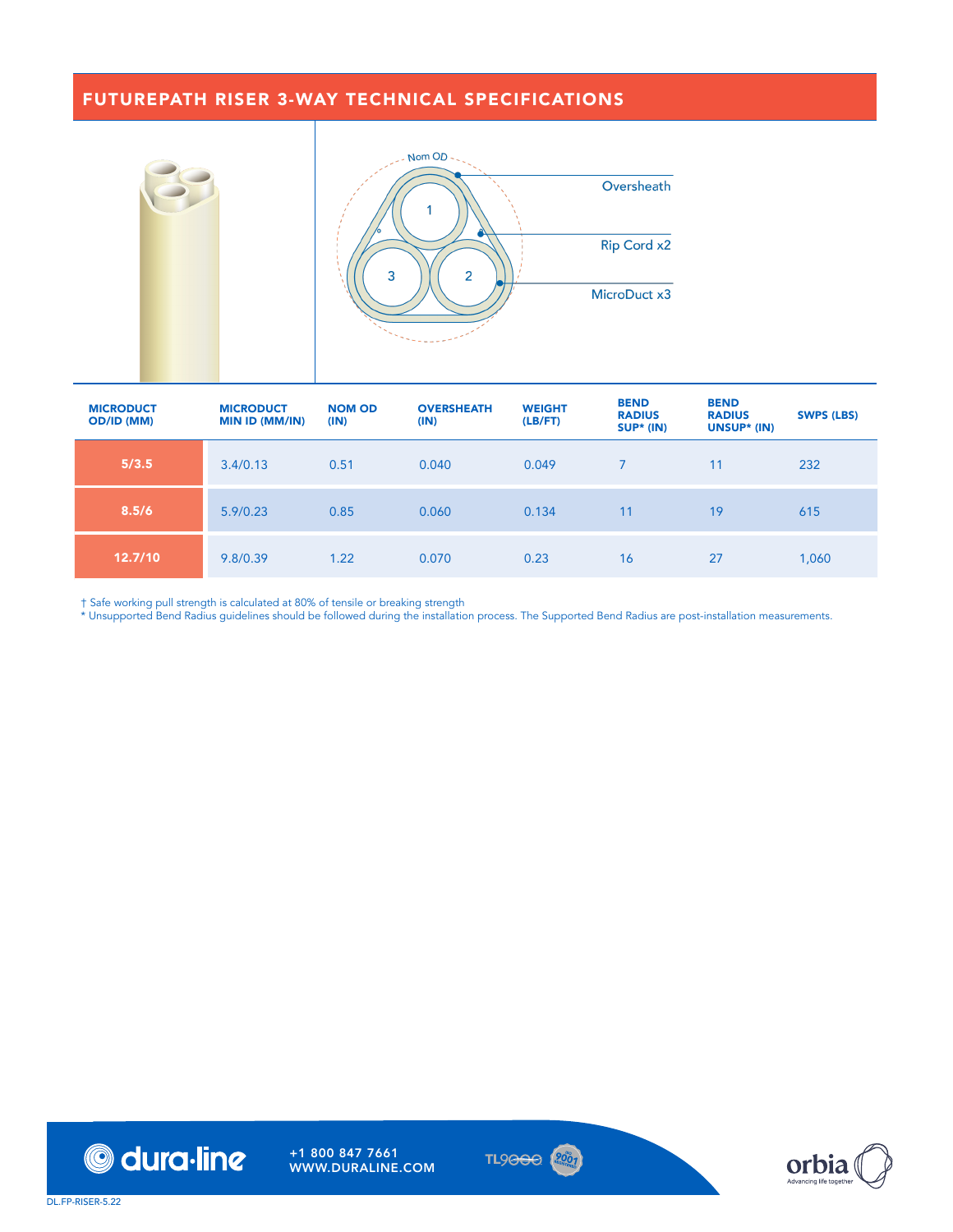#### FUTUREPATH RISER 4-WAY TECHNICAL SPECIFICATIONS





| <b>MICRODUCT</b><br><b>OD/ID (MM)</b> | <b>MICRODUCT</b><br><b>MIN ID (MM/IN)</b> | <b>NOM OD</b><br>(IN) | <b>OVERSHEATH</b><br>(IN) | <b>WEIGHT</b><br>(LB/FT) | <b>BEND</b><br><b>RADIUS</b><br>$SUP* (IN)$ | <b>BEND</b><br><b>RADIUS</b><br>UNSUP* (IN) | <b>SWPS (LBS)</b> |
|---------------------------------------|-------------------------------------------|-----------------------|---------------------------|--------------------------|---------------------------------------------|---------------------------------------------|-------------------|
| 5/3.5                                 | 3.4/0.13                                  | 0.56                  | 0.040                     | 0.061                    |                                             | 12                                          | 283               |
| 8.5/6                                 | 5.9/0.23                                  | 0.93                  | 0.060                     | 0.165                    | 12                                          | 20                                          | 749               |
| 12.7/10                               | 9.8/0.39                                  | 1.35                  | 0.070                     | 0.285                    | 17                                          | 29                                          | 1,303             |

† Safe working pull strength is calculated at 80% of tensile or breaking strength

\* Unsupported Bend Radius guidelines should be followed during the installation process. The Supported Bend Radius are post-installation measurements.





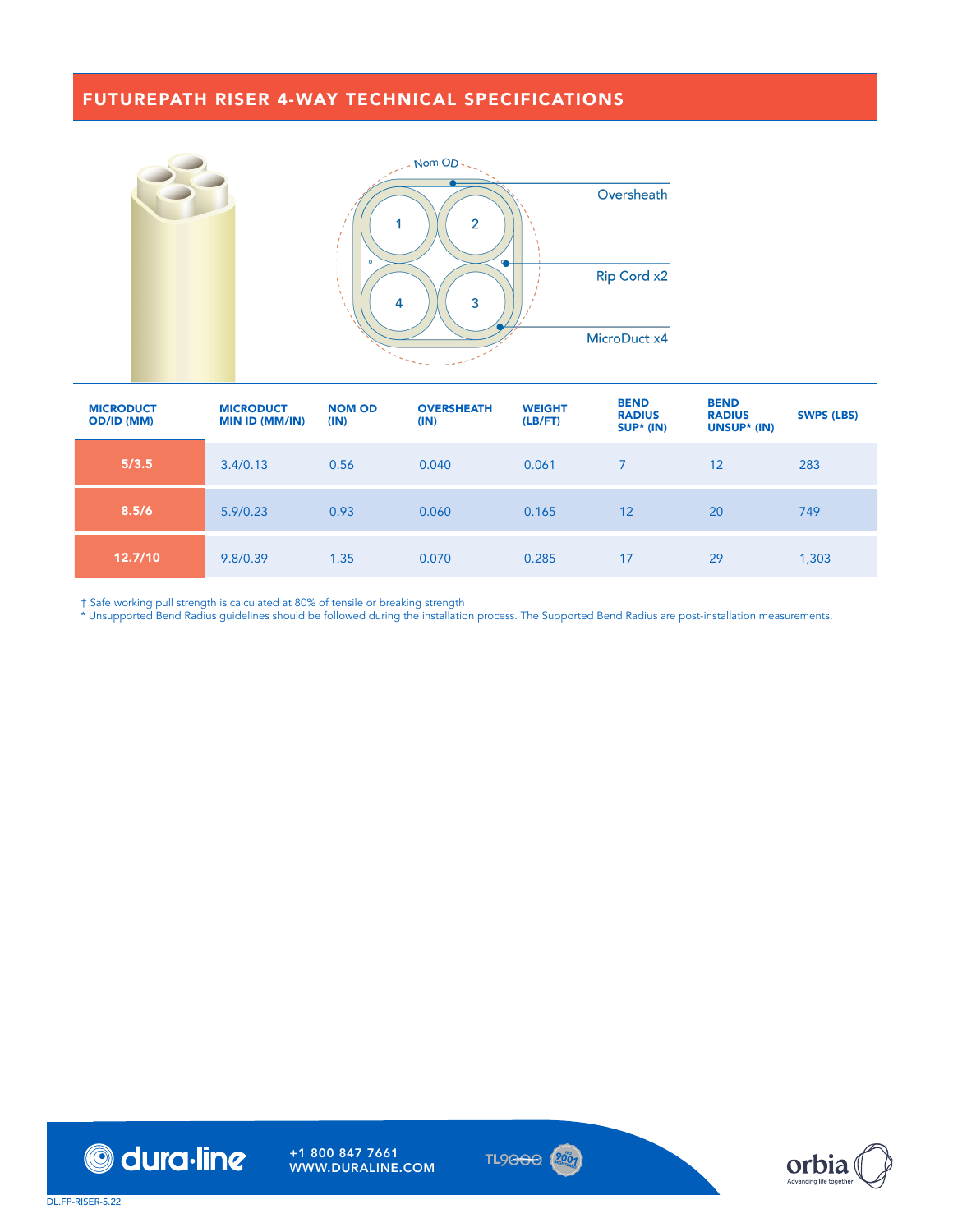#### FUTUREPATH RISER 7-WAY TECHNICAL SPECIFICATIONS



| <b>MICRODUCT</b><br><b>OD/ID (MM)</b> | <b>MICRODUCT</b><br><b>MIN ID (MM/IN)</b> | <b>NOM OD</b><br>(IN) | <b>OVERSHEATH</b><br>(IN) | <b>WEIGHT</b><br>(LB/FT) | <b>BEND</b><br><b>RADIUS</b><br>$SUP* (IN)$ | <b>BEND</b><br><b>RADIUS</b><br>UNSUP* (IN) | <b>SWPS (LBS)</b> |
|---------------------------------------|-------------------------------------------|-----------------------|---------------------------|--------------------------|---------------------------------------------|---------------------------------------------|-------------------|
| 5/3.5                                 | 3.4/0.13                                  | 0.68                  | 0.040                     | 0.091                    | 9                                           | 16                                          | 418               |
| 8.5/6                                 | 5.9/0.23                                  | 1.13                  | 0.060                     | 0.251                    | 16                                          | 26                                          | 1,119             |
| 12.7/10                               | 9.8/0.39                                  | 1.64                  | 0.070                     | 0.433                    | 23                                          | 38                                          | 1,945             |

† Safe working pull strength is calculated at 80% of tensile or breaking strength

\* Unsupported Bend Radius guidelines should be followed during the installation process. The Supported Bend Radius are post-installation measurements.





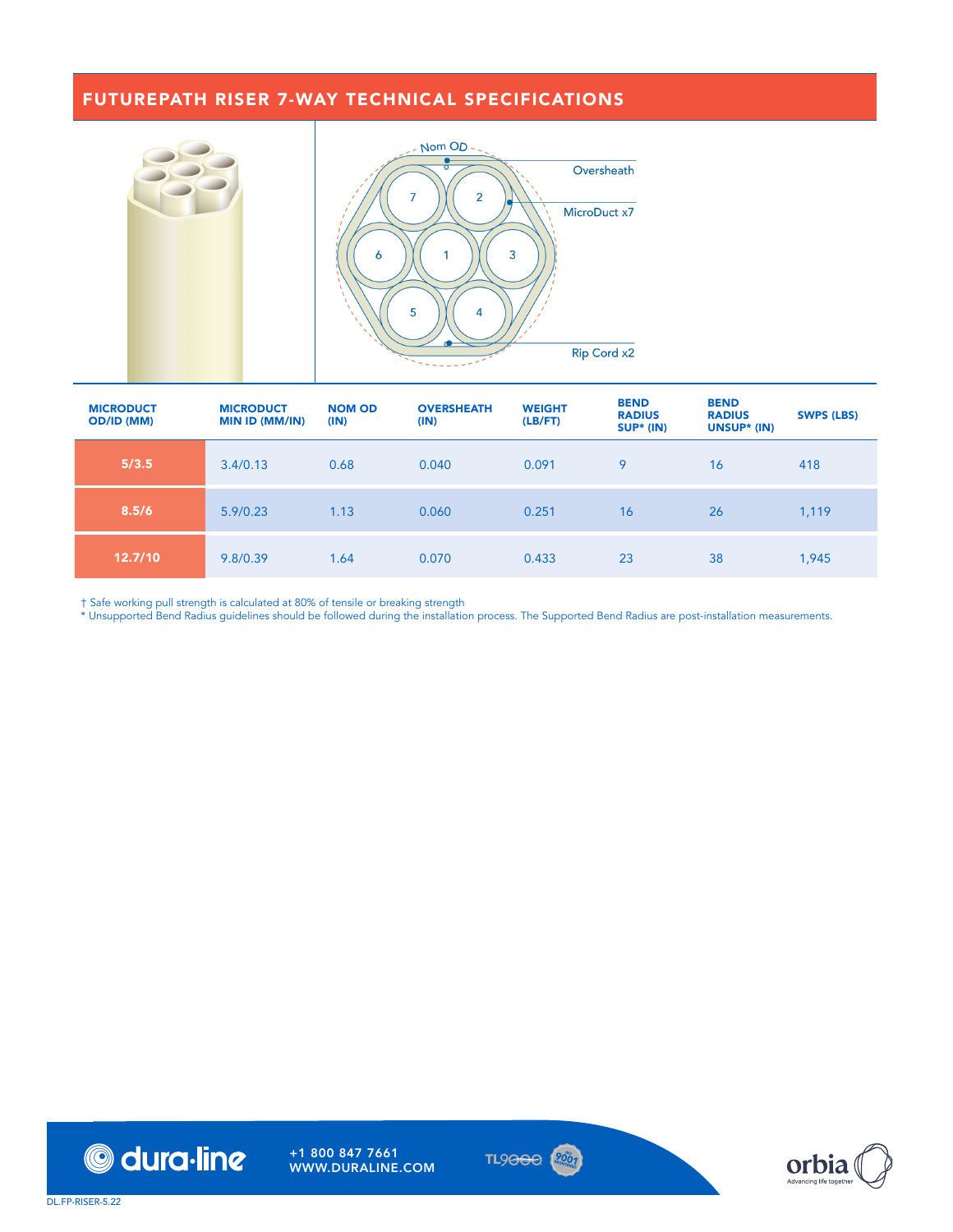# FUTUREPATH RISER 12-WAY TECHNICAL SPECIFICATIONS



| <b>MICRODUCT</b><br><b>OD/ID (MM)</b> | <b>MICRODUCT</b><br><b>MIN ID (MM/IN)</b> | <b>NOM OD</b><br>(IN) | <b>OVERSHEATH</b><br>(IN) | <b>WEIGHT</b><br>(LB/FT) | <b>BEND</b><br><b>RADIUS</b><br>SUP* (IN) | <b>BEND</b><br><b>RADIUS</b><br>UNSUP* (IN) | <b>SWPS (LBS)</b> |
|---------------------------------------|-------------------------------------------|-----------------------|---------------------------|--------------------------|-------------------------------------------|---------------------------------------------|-------------------|
| 5/3.5                                 | 3.4/0.13                                  | 0.88                  | 0.040                     | 0.139                    | 12                                        | 20                                          | 630               |
| 8.5/6                                 | 5.9/0.23                                  | 1.48                  | 0.060                     | 0.392                    | 20                                        | 33                                          | 1,724             |

† Safe working pull strength is calculated at 80% of tensile or breaking strength

\* Unsupported Bend Radius guidelines should be followed during the installation process. The Supported Bend Radius are post-installation measurements.





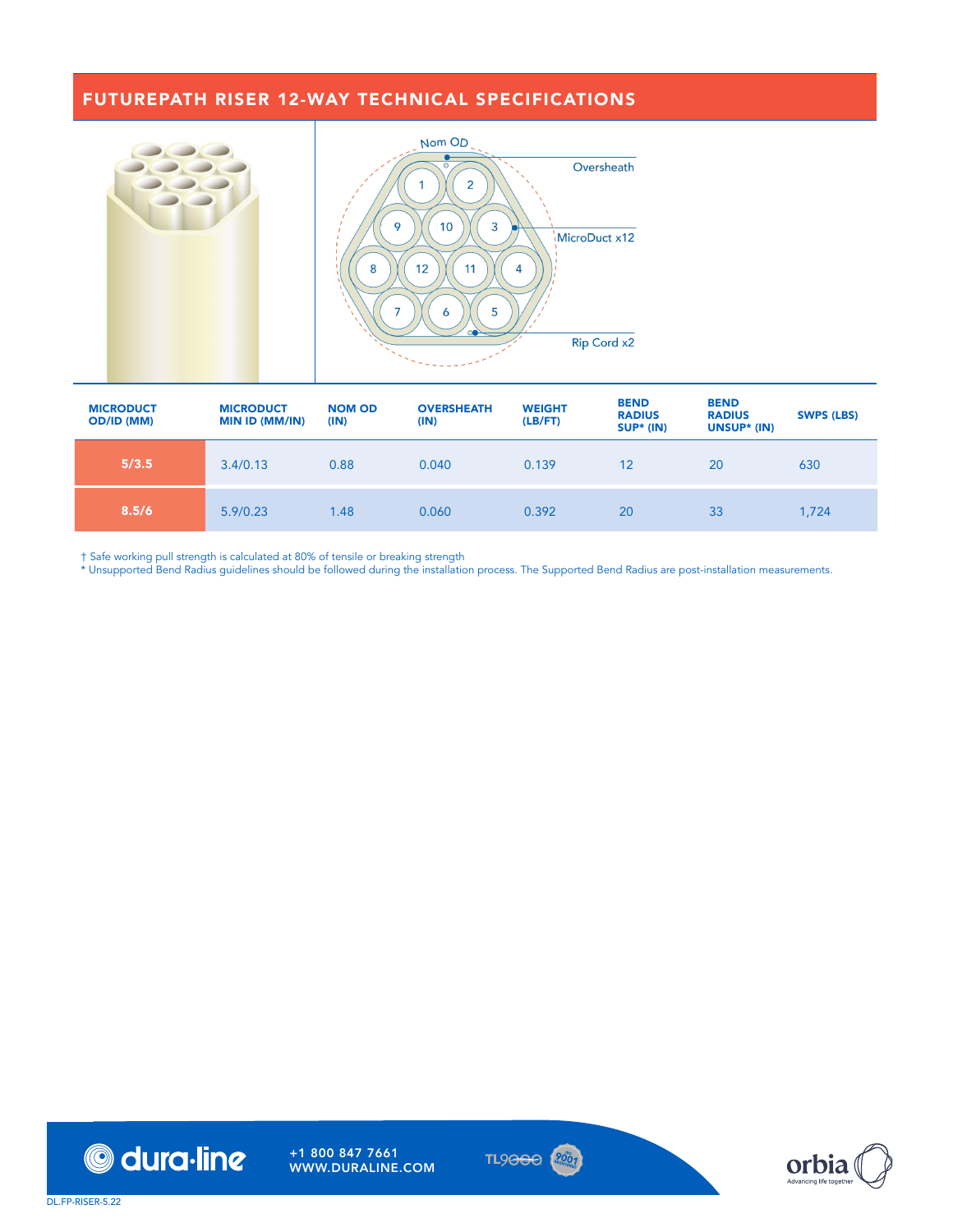# FUTUREPATH RISER 19-WAY TECHNICAL SPECIFICATIONS



| <b>MICRODUCT</b><br><b>OD/ID (MM)</b> | <b>MICRODUCT</b><br><b>MIN ID (MM/IN)</b> | <b>NOM OD</b><br>(IN) | <b>OVERSHEATH</b><br>(IN) | <b>WEIGHT</b><br>(LB/FT) | <b>BEND</b><br><b>RADIUS</b><br>SUP* (IN) | <b>BEND</b><br><b>RADIUS</b><br>UNSUP* (IN) | <b>SWPS (LBS)</b> |
|---------------------------------------|-------------------------------------------|-----------------------|---------------------------|--------------------------|-------------------------------------------|---------------------------------------------|-------------------|
| 5/3.5                                 | 3.4/0.13                                  | 1.07                  | 0.04                      | 0.203                    | 14                                        | 24                                          | 909               |
| 8.5/6                                 | 5.9/0.23                                  | 1.80                  | 0.06                      | 0.576                    | 24                                        | 41                                          | 2,502             |

† Safe working pull strength is calculated at 80% of tensile or breaking strength

\* Unsupported Bend Radius guidelines should be followed during the installation process. The Supported Bend Radius are post-installation measurements.